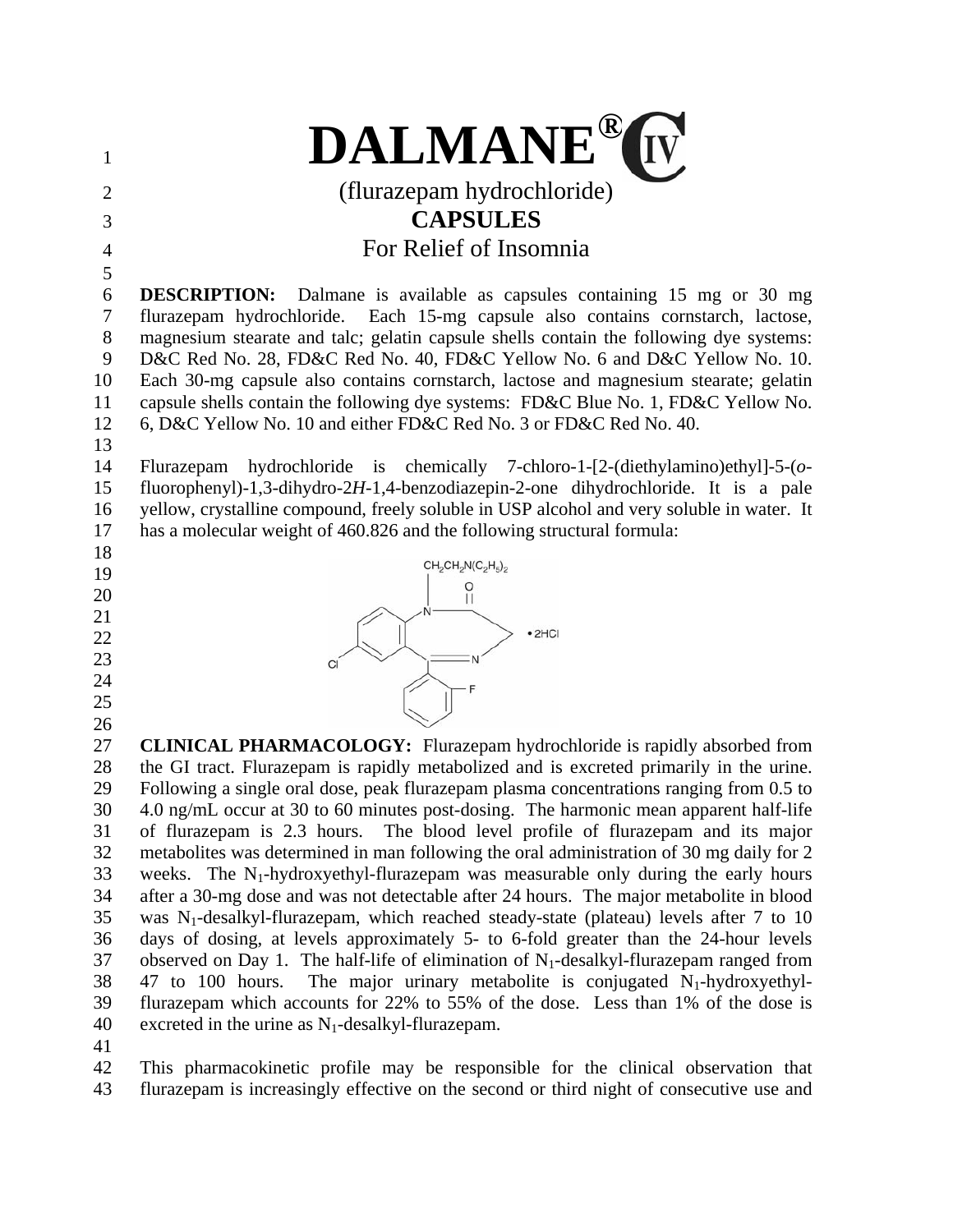44 that for 1 or 2 nights after the drug is discontinued both sleep latency and total wake time 45 may still be decreased.

46

47 *Geriatric Pharmacokinetics:* The single dose pharmacokinetics of flurazepam were 48 studied in 12 healthy geriatric subjects (aged 61 to 85 years). The mean elimination half-49 life of desalkyl-flurazepam was longer in elderly male subjects (160 hours) compared 50 with younger male subjects (74 hours), while mean elimination half-life was similar in 51 geriatric female subjects (120 hours) and younger female subjects (90 hours). After 52 multiple dosing, mean steady-state plasma levels of desalkyl-flurazepam were higher in 53 elderly male subjects (81 ng/ml) compared with younger male subjects (53 ng/ml), while 54 values were similar between elderly female subjects (85 ng/ml) and younger female 55 subjects (86 ng/ml). The mean washout half-life of desalkyl-flurazepam was longer in 56 elderly male and female subjects (126 and 158 hours, respectively) compared with 57 vounger male and female subjects (111 and 113 hours, respectively).<sup>1</sup>

58

59 **INDICATIONS AND USAGE:** Dalmane is a hypnotic agent useful for the treatment of 60 insomnia characterized by difficulty in falling asleep, frequent nocturnal awakenings, 61 and/or early morning awakening. Dalmane can be used effectively in patients with 62 recurring insomnia or poor sleeping habits, and in acute or chronic medical situations 63 requiring restful sleep. Sleep laboratory studies have objectively determined that 64 Dalmane is effective for at least 28 consecutive nights of drug administration. Since 65 insomnia is often transient and intermittent, short-term use is usually sufficient. 66 Prolonged use of hypnotics is usually not indicated and should only be undertaken 67 concomitantly with appropriate evaluation of the patient.

68

69 **CONTRAINDICATIONS:** Dalmane is contraindicated in patients with known 70 hypersensitivity to the drug.

71

72 *Usage in Pregnancy:* Benzodiazepines may cause fetal damage when administered 73 during pregnancy. An increased risk of congenital malformations associated with the use 74 of diazepam and chlordiazepoxide during the first trimester of pregnancy has been 75 suggested in several studies.

76

77 Dalmane is contraindicated in pregnant women. Symptoms of neonatal depression have 78 been reported; a neonate whose mother received 30 mg of Dalmane nightly for insomnia 79 during the 10 days prior to delivery appeared hypotonic and inactive during the first 4 80 days of life. Serum levels of  $N_1$ -desalkyl-flurazepam in the infant indicated 81 transplacental circulation and implicate this long-acting metabolite in this case. If there is 82 a likelihood of the patient becoming pregnant while receiving flurazepam, she should be 83 warned of the potential risks to the fetus. Patients should be instructed to discontinue the 84 drug prior to becoming pregnant. The possibility that a woman of childbearing potential 85 may be pregnant at the time of institution of therapy should be considered.

86

87 **WARNINGS:** Because sleep disturbances may be the presenting manifestation of a 88 physical and/or psychiatric disorder, symptomatic treatment of insomnia should be 89 initiated only after a careful evaluation of the patient. **The failure of insomnia to remit**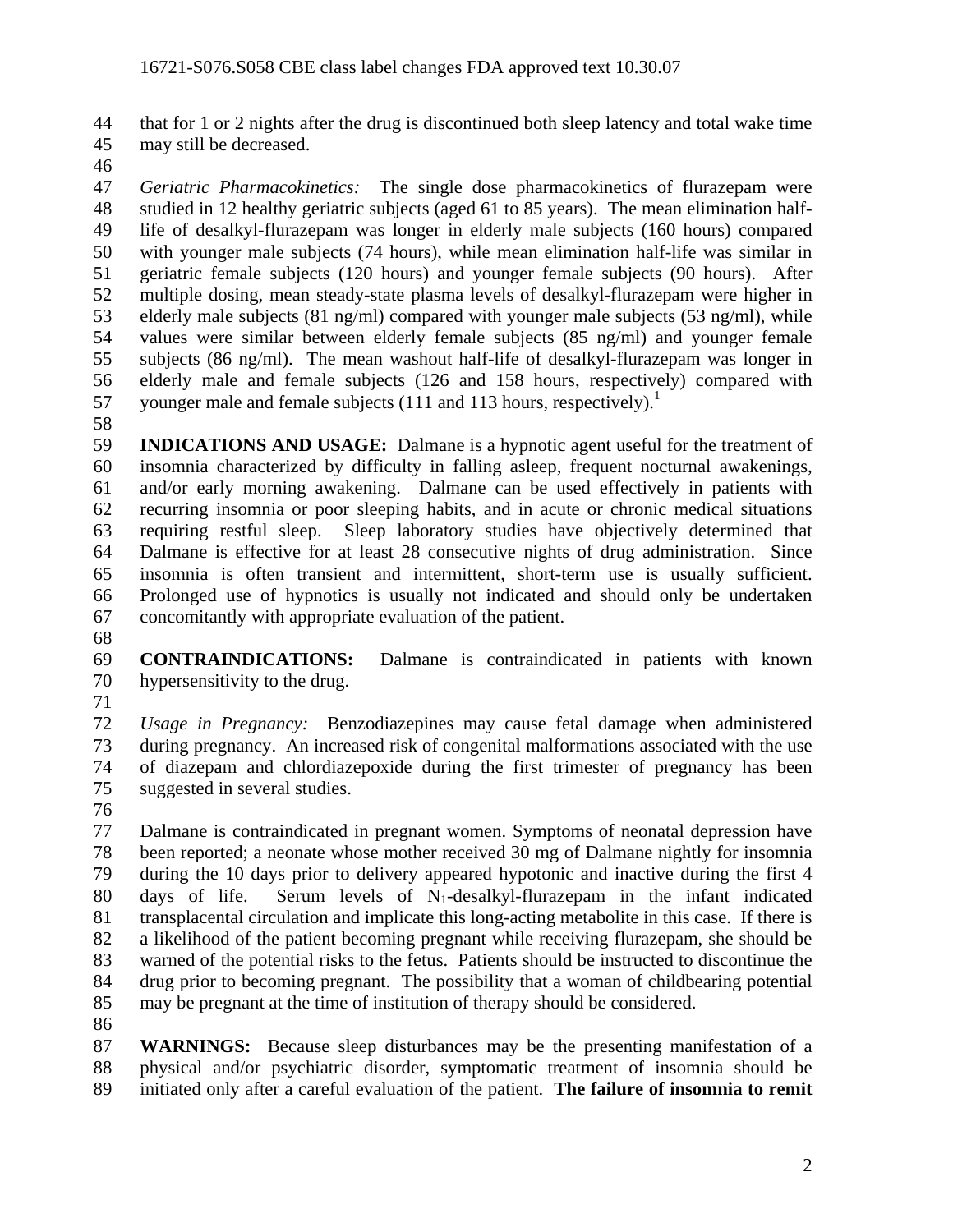90 **after 7 to 10 days of treatment may indicate the presents of a primary psychiatric**  91 **and/or medical illness that should be evaluated.** Worsening of insomnia or the 92 emergence of new thinking or behavior abnormalities may be the consequence of an 93 unrecognized psychiatric or physical disorder. Such findings have emerged during the 94 course of treatment with sedative-hypnotic drugs. Because some of the important 95 adverse effects of sedative-hypnotics appear to be dose related (see Precautions and 96 Dosage and Administration), it is important to use the smallest possible effective dose, 97 especially in the elderly.

98

99 Complex behaviors such as "sleep-driving" (i.e., driving while not fully awake after 100 ingestion of a sedative-hypnotic, with amnesia for the event) have been reported. These 101 events can occur in sedative-hypnotic-naïve as well as in sedative-hypnotic-experienced 102 persons. Although behaviors such as sleep-driving may occur with sedative-hypnotics 103 alone at therapeutic doses, the use of alcohol and other CNS depressants with sedative-104 hypnotics appears to increase the risk of such behaviors, as does the use of sedative-105 hypnotics at doses exceeding the maximum recommended dose. Due to the risk to the 106 patients and the community, discontinuation of sedative-hypnotics should be strongly 107 considered for patients who report a "sleep-driving" episode.

108

109 Other complex behaviors (e.g., preparing and eating food, making phone calls, or having 110 sex) have been reported in patients who are not fully awake after taking a sedative-111 hypnotic. As with sleep-driving, patients usually do not remember these events.

112

## 113 **Severe anaphylactic and anaphylactoid reactions**

114

115 Rare cases of angioedema involving the tongue, glottis or larynx have been reported in 116 patients after taking the first or subsequent doses of sedative-hypnotics, including 117 Dalmane. Some patients have had additional symptoms such as dyspnea, throat closing, 118 or nausea and vomiting that suggest anaphylaxis. Some patients have required medical 119 therapy in the emergency department. If angioedema involves the tongue, glottis or 120 larynx, airway obstruction may occur and be fatal. Patients who develop angioedema 121 after treatment with Dalmane should not be rechallenged with the drug.

122

123 Patients receiving Dalmane should be cautioned about possible combined effects with 124 alcohol and other CNS depressants. Also, caution patients that an additive effect may 125 occur if alcoholic beverages are consumed during the day following the use of Dalmane 126 for nighttime sedation. The potential for this interaction continues for several days 127 following discontinuance of flurazepam, until serum levels of psychoactive metabolites 128 have declined.

129

130 Patients should also be cautioned about engaging in hazardous occupations requiring 131 complete mental alertness such as operating machinery or driving a motor vehicle after 132 ingesting the drug, including potential impairment of the performance of such activities 133 which may occur the day following ingestion of Dalmane.

134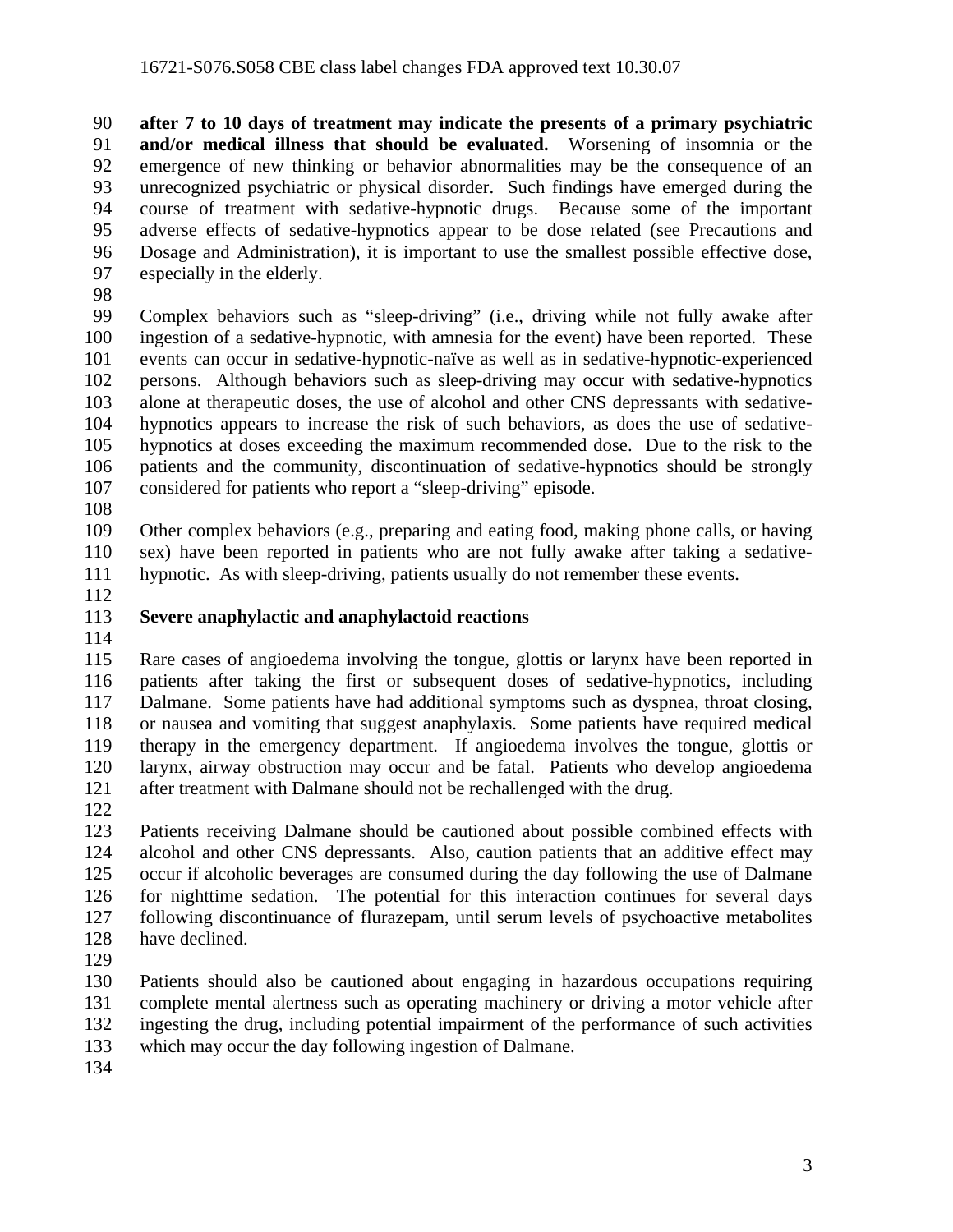135 *Usage in Children:* Clinical investigations of Dalmane have not been carried out in 136 children. Therefore, the drug is not currently recommended for use in persons under 15 137 years of age.

138

139 Withdrawal symptoms of the barbiturate type have occurred after the discontinuation of 140 benzodiazepines. (See DRUG ABUSE AND DEPENDENCE Section.) 141

142 **PRECAUTIONS:** Since the risk of the development of oversedation, dizziness, 143 confusion and/or ataxia increases substantially with larger doses in elderly and debilitated 144 patients, it is recommended that in such patients the dosage be limited to 15 mg. If 145 Dalmane is to be combined with other drugs having known hypnotic properties or CNS-146 depressant effects, due consideration should be given to potential additive effects.

147

148 The usual precautions are indicated for severely depressed patients or those in whom 149 there is any evidence of latent depression; particularly the recognition that suicidal 150 tendencies may be present and protective measures may be necessary.

151

152 The usual precautions should be observed in patients with impaired renal or hepatic 153 function and chronic pulmonary insufficiency.

- 154 155 *Information for Patients:*
- 156

## 157 **"Sleep-Driving" and other complex behavior:**

158

159 There have been reports of people getting out of bed after taking a sedative-hypnotic and 160 driving their cars while not fully awake, often with no memory of the event. If a patient 161 experiences such an episode, it should be reported to his or her doctor immediately, since 162 "sleep-driving" can be dangerous. This behavior is more likely to occur when sedative-163 hypnotics are taken with alcohol or other central nervous system depressants (see 164 WARNINGS). Other complex behaviors (e.g., preparing and eating food, making phone 165 calls, or having sex) have been reported in patients who are not fully awake after taking a 166 sedative-hypnotic. As with sleep-driving, patients usually do not remember these events.

167

168 To assure the safe and effective use of benzodiazepines, patients should be informed that 169 since benzodiazepines may produce psychological and physical dependence, it is 170 advisable that they consult with their physician before either increasing the dose or 171 abruptly discontinuing this drug.

172

173 *Geriatric Use:* Since the risk of the development of oversedation, dizziness, confusion 174 and/or ataxia increases substantially with larger doses in elderly and debilitated patients, 175 it is recommended that in such patients the dosage be limited to 15 mg. Staggering and 176 falling have also been reported, particularly in geriatric patients.

177

178 Following single-dose administration of flurazepam, the elimination half-life for 179 desalkyl-flurazepam was longer in elderly male subjects compared with younger male 180 subjects, while values between elderly and young females were not significantly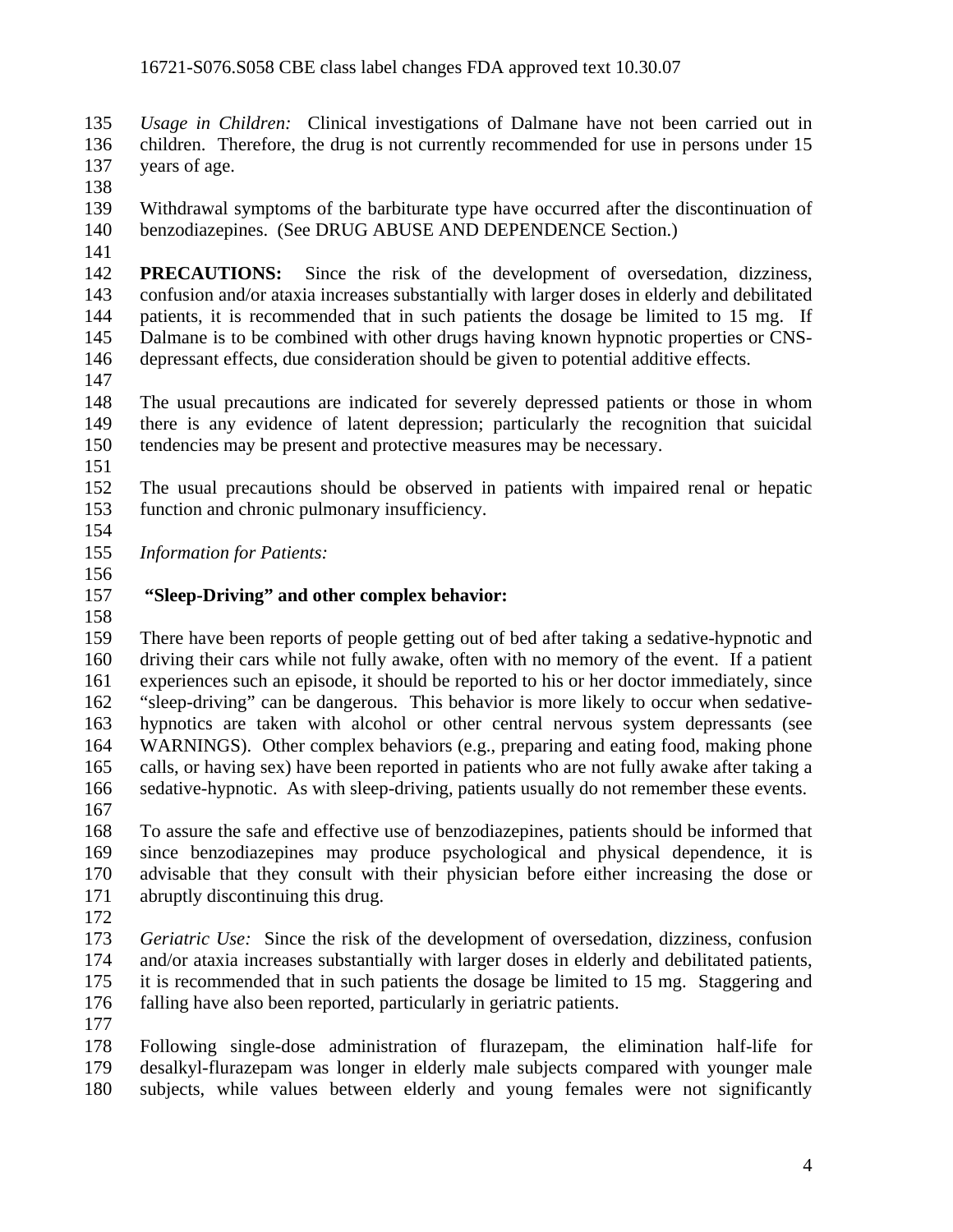181 different. After multiple dosing, elimination half-life of desalkyl-flurazepam was longer 182 in all elderly subjects compared with younger subjects, and mean steady-state serum 183 concentrations were higher only in elderly male subjects relative to younger subjects (see 184 CLINICAL PHARMACOLOGY: *Geriatric Pharmacokinetics*).

185

186 **ADVERSE REACTIONS:** Dizziness, drowsiness, light-headedness, staggering, ataxia 187 and falling have occurred, particularly in elderly or debilitated persons. Severe sedation, 188 lethargy, disorientation and coma, probably indicative of drug intolerance or overdosage, 189 have been reported.

190

191 Also reported were headache, heartburn, upset stomach, nausea, vomiting, diarrhea, 192 constipation, gastrointestinal pain, nervousness, talkativeness, apprehension, irritability, 193 weakness, palpitations, chest pains, body and joint pains and genitourinary complaints. 194 There have also been rare occurrences of leukopenia, granulocytopenia, sweating, 195 flushes, difficulty in focusing, blurred vision, burning eyes, faintness, hypotension, 196 shortness of breath, pruritus, skin rash, dry mouth, bitter taste, excessive salivation, 197 anorexia, euphoria, depression, slurred speech, confusion, restlessness, hallucinations, 198 and elevated SGOT, SGPT, total and direct bilirubins, and alkaline phosphatase. 199 Paradoxical reactions, eg, excitement, stimulation and hyperactivity, have also been 200 reported in rare instances.

201

202 **DRUG ABUSE AND DEPENDENCE:** Abuse and addiction are separate and distinct 203 from physical dependence and tolerance. Abuse is characterized by misuse of the drug 204 for non-medical purposes, often in combination with other psychoactive substances. 205 Physical dependence is a state of adaptation that is manifested by a specific withdrawal 206 syndrome that can be produced by abrupt cessation, rapid dose reduction, decreasing 207 blood level of the drug and/or administration of an antagonist. Tolerance is a state of 208 adaptation in which exposure to a drug induces changes that result in a diminution of one 209 or more of the drug's effects over time. Tolerance may occur to both the desired and 210 undesired effects of the drug and may develop at different rates for different effects.

211

212 Addiction is a primary, chronic, neurobiological disease with genetic, psychosocial, and 213 environmental factors influencing its development and manifestations. It is characterized 214 by behaviors that include one or more of the following: impaired control over drug use, 215 compulsive use, continued use despite harm, and craving. Drug addiction is a treatable 216 disease, utilizing a multidisciplinary approach, but relapse is common.

217

218 Withdrawal symptoms, similar in character to those noted with barbiturates and alcohol 219 (convulsions, tremor, abdominal and muscle cramps, vomiting and sweating), have 220 occurred following abrupt discontinuance of benzodiazepines. The more severe 221 withdrawal symptoms have usually been limited to those patients who had received 222 excessive doses over an extended period of time. Generally milder withdrawal symptoms 223 (eg, dysphoria and insomnia) have been reported following abrupt discontinuance of 224 benzodiazepines taken continuously at therapeutic levels for several months. 225 Consequently, after extended therapy, abrupt discontinuation should generally be avoided 226 and a gradual dosage tapering schedule followed. Addiction-prone individuals (such as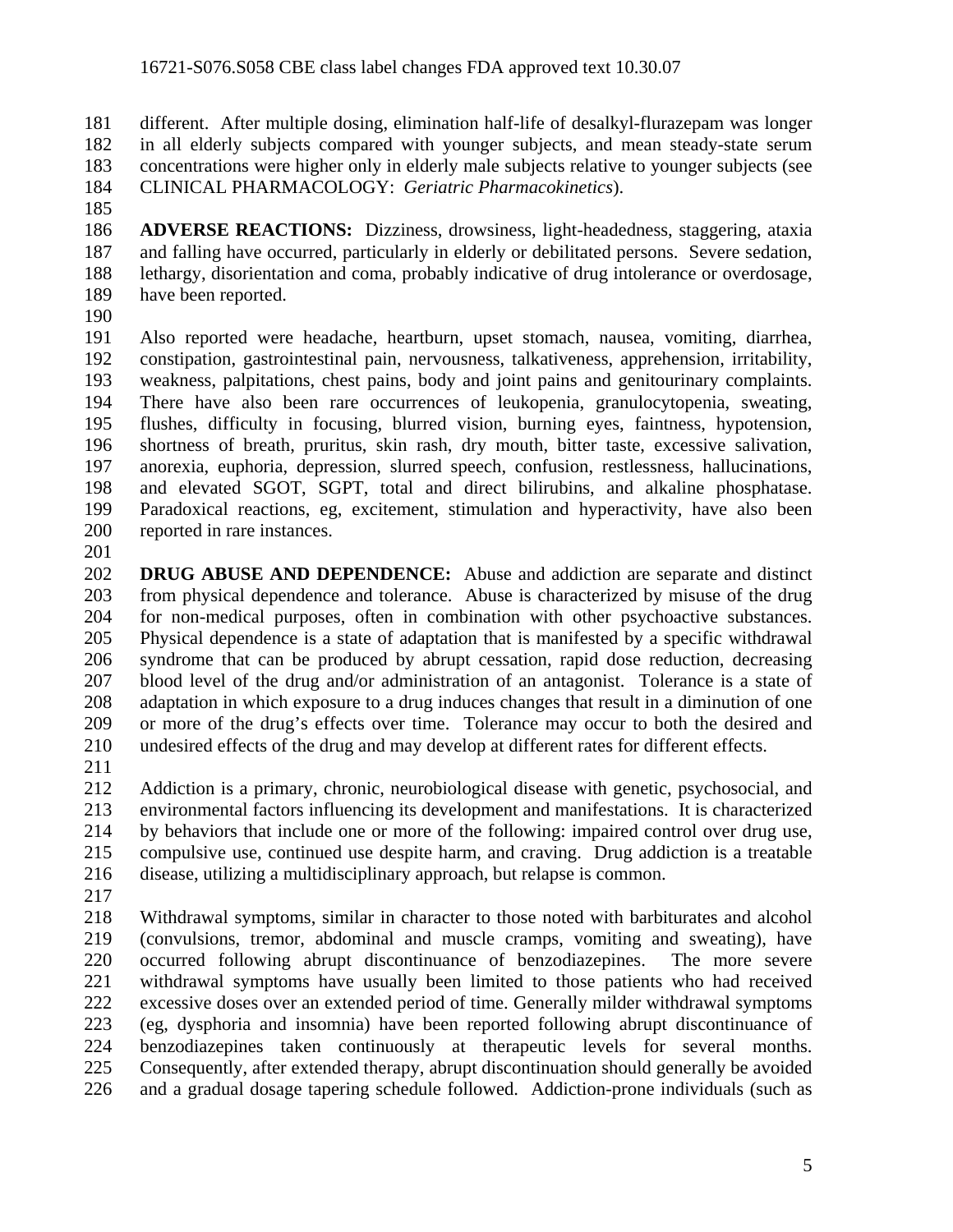227 drug addicts or alcoholics) should be under careful surveillance when receiving 228 flurazepam or other psychotropic agents because of the predisposition of such patients to 229 habituation and dependence.

230

231 **OVERDOSAGE:** Manifestations of Dalmane overdosage include somnolence, 232 confusion and coma. Respiration, pulse and blood pressure should be monitored as in all 233 cases of drug overdosage. General supportive measures should be employed, along with 234 immediate gastric lavage. Intravenous fluids should be administered and an adequate 235 airway maintained. Hypotension and CNS depression may be combated by judicious use 236 of appropriate therapeutic agents. The value of dialysis has not been determined. If 237 excitation occurs in patients following Dalmane overdosage, barbiturates should not be 238 used. As with the management of intentional overdosage with any drug, it should be 239 borne in mind that multiple agents may have been ingested.

240

241 Flumazenil, a specific benzodiazepine-receptor antagonist, is indicated for the complete 242 or partial reversal of the sedative effects of benzodiazepines and may be useful in 243 situations when an overdose with a benzodiazepine is known or suspected. Prior to the 244 administration of flumazenil, necessary measures should be instituted to secure airway, 245 ventilation and intravenous access. Flumazenil is intended as an adjunct to, not as a 246 substitute for, proper management of benzodiazepine overdose. Patients treated with 247 flumazenil should be monitored for resedation, respiratory depression and other residual 248 benzodiazepine effects for an appropriate period after treatment. **The prescriber should**  249 **be aware of a risk of seizure in association with flumazenil treatment, particularly in**  250 **long-term benzodiazepine users and in cyclic antidepressant overdose.** The complete 251 flumazenil package insert, including CONTRAINDICATIONS, WARNINGS and 252 PRECAUTIONS, should be consulted prior to use.

253

254 **DOSAGE AND ADMINISTRATION:** Dosage should be individualized for maximal 255 beneficial effects. The usual adult dosage is 30 mg before retiring. In some patients, 15 256 mg may suffice. In elderly and/or debilitated patients, 15 mg is usually sufficient for a 257 therapeutic response and it is therefore recommended that therapy be initiated with this 258 dosage.

- 260 **HOW SUPPLIED:** Dalmane (flurazepam hydrochloride) Capsules are available in the 261 following presentations:
- 262

259

263 15 mg hard gelatin capsules in bottles of 100 (NDC 0187-4051-10), with ICN logo imprinted on the opaque orange cap and Dalmane® 264 15 imprinted on the opaque ivory 265 body.

266

267 30 mg hard gelatin capsules in bottles of 100 (NDC 0187-4052-10), with ICN logo 268 imprinted on the opaque red cap and Dalmane<sup>®</sup> 30 imprinted on the opaque ivory body.

269

270 Store at 25ºC (77ºF); excursions permitted to 15Cº-30ºC (59ºF-86ºF). 271 [See USP Controlled Room Temperature]

- 
- 272